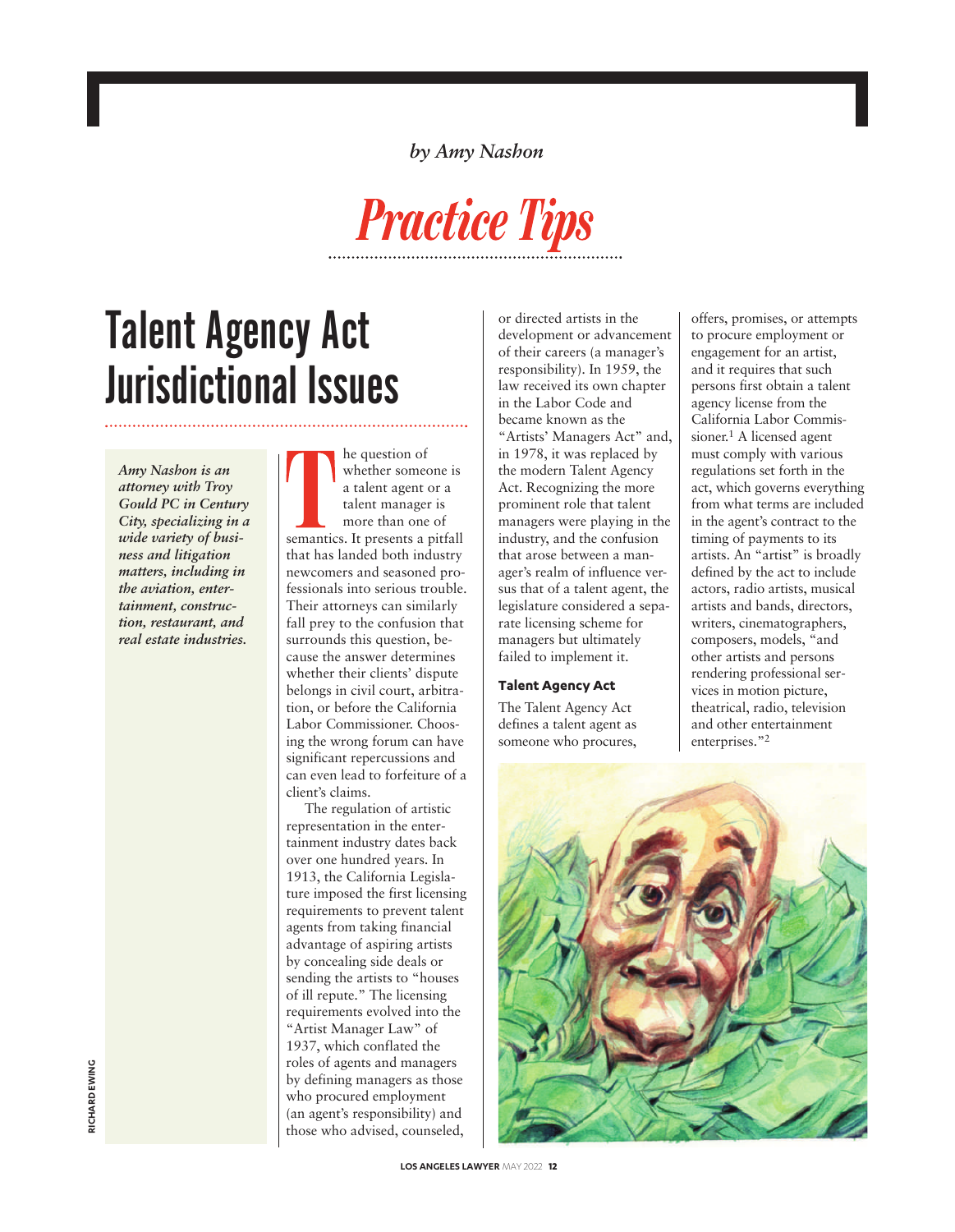A talent manager is not defined in the act, and a manager's responsibilities are traditionally more broad, amorphous, and flexible than that of an agent. For example, managers may counsel and advise artists on their career paths, whether to accept certain roles, how to market themselves, what brands to align themselves with, what to do with their money, and how to handle publicity, among other things.

The murkiness of the theoretical and practical distinctions between agents and managers was perhaps best described by the California Supreme Court in 2008:

Agents procure roles; they put artists on the screen, on the stage, behind the camera; indeed, by law, only they may do so. Managers coordinate everything else; they counsel and advise, take care of business arrangements, and chart the course of an artist's career. This division largely exists only in theory. The reality is not nearly so neat. The line dividing the functions of agents, who must be licensed, and of managers, who need not be, is often blurred and sometimes crossed. 3

While an agent can act as a talent manager, a talent manager can never act independently as an agent and is prohibited from procuring employment for an artist (unless the manager is working under the direction of the artist's licensed agent<sup>4</sup>). In fact, the penalty for doing so is undeniably harsh: even a single act of procurement means that the court (or the Labor Commissioner) can void the manager's contract ab initio and force the return of some or all of the commissions the manager earned from that artist over the years.

#### **Jurisdictional Considerations**

The California Labor Commissioner has exclusive original jurisdiction over controversies "colorably arising" under the Talent Agency Act, and claims must be brought within one year of the alleged violation. <sup>5</sup> In other words, any dispute between a talent agent and an artist over their respective obligations under the act must first be raised with the California Labor Commissioner. If an artist or agent files a civil lawsuit instead, that proceeding must be stayed until the complainant has exhausted all remedies before the Labor Commissioner. 6

The situation gets complicated when a talent manager brings a civil suit against an artist, generally as a result of the artist's failure to pay commissions.

Invariably, the artist responds by claiming that the manager illegally procured employment on the artist's behalf and that the contract between artist and manager is therefore invalid. Whether the artist's claim is raised as an affirmative defense or a counterclaim, the claim triggers the jurisdiction of the California Labor Commissioner. Even if the issue of illegal procurement is disputed, the Labor Commissioner is the one tasked with determining in the first instance whether the controversy falls within its jurisdictional purview. The civil suit must be stayed and the question of procurement referred to the Labor Commissioner. If the Labor Commissioner finds that there was no illegal procurement, then the civil case may proceed. If, on the other hand, the Labor Commissioner determines that there was even one instance of illegal procurement, the Labor Commissioner is empowered to void the contract. Any party who is dissatisfied with the Labor Commissioner's ruling may appeal to the superior court within ten days for a trial de novo. 7

In *Styne v. Stevens,* talent manager Norton Styne sued actress and singer Connie Stevens for breaching their oral management contract. <sup>8</sup> Stevens moved for summary judgment on the grounds that Styne had illegally procured employment on her behalf and, therefore, the contract was void under the Talent Agency Act. The motion was denied, and Styne prevailed at trial. However, the court later granted Stevens's motion for a new trial, after concluding that it should have instructed the jury on the applicability of the act. Styne appealed, in part on the basis that Stevens's defense was barred because she failed to raise it with the Labor Commissioner within the one-year statute of limitations. Stevens responded that she could assert illegality as a defense to Styne's suit irrespective of the act's limitations period or original jurisdiction requirement. The court of appeal reinstated the original verdict for Styne on the grounds that Stevens had failed to refer her claims to the Labor Commissioner within one year of receiving Styne's complaint. Stevens appealed to the California Supreme Court.

The California Supreme Court reversed based on the well-established rule that a statute of limitations does not bar a defense involving no claim for affirmative relief. Therefore, Stevens could assert illegality under the act as a defense to Styne's claims, irrespective of the act's one-year limitations period. At the same

time, the supreme court ruled that Stevens's claim of illegal procurement, even though asserted as an affirmative defense, had to first be referred to the Labor Commissioner before the trial court could hold a new trial. In doing so, it defined the statute's use of the term "colorable" in the broadest possible sense:

Certainly the superior court need not refer to the Commissioner a case which, despite a party's contrary claim, clearly has nothing to do with the Act. For example, an automobile collision suit between persons unconnected to the entertainment industry is manifestly not a controversy arising under the Act, and it cannot be made one by mere utterance of words. On the other hand, if a dispute in which the Act is invoked plausibly pertains to the subject matter of the Act, the dispute should be submitted to the Commissioner for first resolution of both jurisdictional and merits issues, as appropriate.9

Unfortunately for Styne, once the case was referred to the Labor Commissioner, the commissioner ultimately found that Styne had indeed engaged in illegal procurement of a deal between Stevens and the Home Shopping Network, and it voided the contract between them and required that he forfeit the \$4 million in commissions he had sought. 10

Five years later, in *Marathon Entertainment, Inc. v. Blasi*, the court acknowledged the harshness of the Labor Commissioner's rulings against talent managers and endorsed a softer approach. <sup>11</sup> Marathon Entertainment was the personal manager for actress Rosa Blasi. Marathon sued Blasi for breach of contract for failing to pay a 15 percent commission on her income from the television series *Strong Medicine.* Blasi obtained a stay of the civil suit and filed a petition with the Labor Commissioner alleging illegal procurement by Marathon. The commissioner determined that Marathon had engaged in one or more acts of solicitation and procurement of employment for Blasi and voided the parties' contract. Marathon appealed to the superior court for a de novo review. Marathon also sought declaratory relief on the basis that the Labor Commissioner's ability to invalidate talent management contracts was unconstitutional and violated the managers' due process, equal protection, and free speech rights. The case eventually made its way to the California Supreme Court.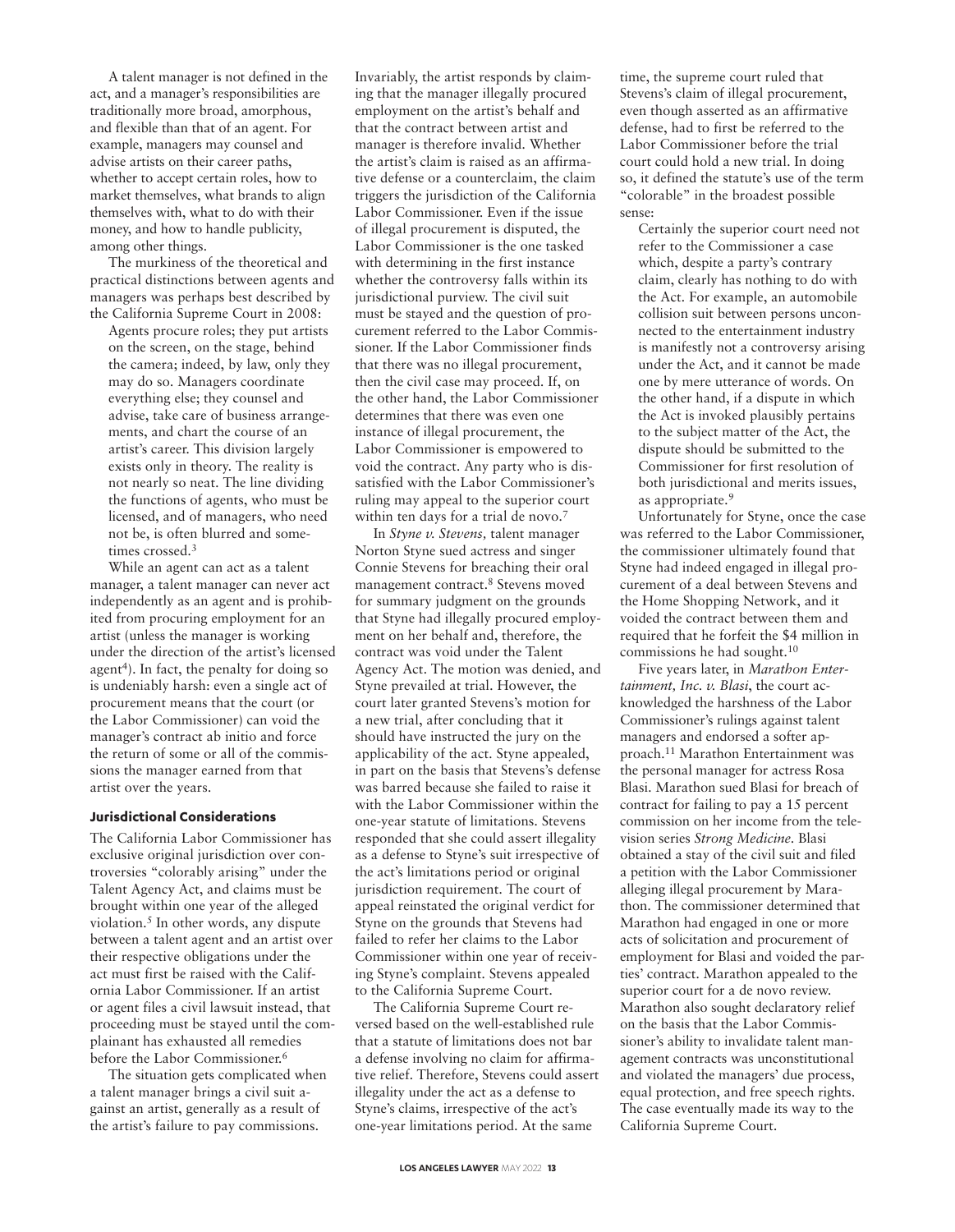The supreme court first confirmed that, contrary to Marathon's urging, the Talent Agency Act does apply to talent managers, at least once they venture into the act's territory and solicit or procure employment on behalf of their clients. The court also confirmed that even a single, isolated incidence of procurement was sufficient to trigger the act. The court then turned to the central question of available remedies for a violation of the act, asking: "In particular, when a manager has engaged in unlawful procurement, is the manager always barred from any recovery of outstanding fees from the artist or may the court or Labor Commissioner apply the doctrine of severability (Civ. Code §1599) to allow partial recovery of fees owed for legally provided services?"<sup>12</sup>

The court acknowledged that voiding the contract was a "blunt and unwieldy instrument" that "may well punish most severely those managers who work hardest and advocate most successfully for their clients, allowing the clients to establish themselves, make themselves marketable to licensed talent agencies, and be in a position to turn and renege on commissions."13 In concluding that the rule of severability should apply when doing so would further the interests of justice, and particularly, when the procurement was isolated and incidental to the performance of the contract as a whole, the court also urged the legislature to consider whether the act should be revisited in light of the widespread dissatisfaction with its existing enforcement scheme. Unfortunately, that has not yet occurred.

In 2009, the California Court of Appeal decided a case that underscored the importance of selecting the proper forum for artists seeking to invalidate their management contracts. In *Blanks v. Seyfarth Shaw,* Tae Bo creator Billy Blanks sued his attorneys for legal malpractice for failing to file a petition against his talent manager with the Labor Commissioner within the one-year statute of limitations.14 The manager had unequivocally acted as Blanks's agent, albeit ineptly, and had demanded and received over 10 million dollars from him in less than a year. Blanks's attorneys at Seyfarth Shaw knew the Labor Commissioner had original jurisdiction over Blanks's claims but instead filed a civil lawsuit in superior court for the manager's violations of the Talent Agency Act. They did not file a petition with the Labor Commissioner until almost a year later. By then, the commissioner ruled

that Blanks's petition was untimely and therefore, the commissioner could not order the manager to disgorge the millions of dollars he had received from Blanks, even though the contract was void and unenforceable. Blanks appealed, but the court of appeals confirmed that Blanks's filing of the superior court action did not toll the one-year statute of limitations. Blanks filed suit against his attorneys at Seyfarth Shaw, and a jury awarded him \$10.5 million in compensatory damages, \$15 million in punitive damages, and more than \$5.6 million in interest, attorney's fees, and costs.

Seyfarth appealed, arguing that the other causes of action asserted in its civil lawsuit, and in particular, the Unfair Competition  $Law<sup>15</sup> claim, had longer$ statutes of limitations. The court of appeals rejected the argument, because the Talent Agency Act's mandate that all claims first be filed with the Labor Commissioner within the one-year period is:

a procedural predicate-filing requirement that cannot be circumvented by recasting a TAA cause of action as a UCL cause of action…. The TAA statutory scheme creates an absolute bar to plaintiffs who wish to circumvent the pre-suit requirement of filing first with the Commissioner. Even if UCL remedies are cumulative to those available under other statutes…and thus cumulative of those under the TAA, a TAA claim must be first brought to the Labor Commissioner. 16

However, the court of appeals did find that reversal was appropriate on the basis that the trial court should have instructed the jury that the doctrine of severability was applicable to the contract between Blanks and his manager, and the failure to do so may have affected the jury's determination of the amount that Blanks would have been able to recover had his petition been timely filed with the Labor Commissioner. After remand and another a year of litigation in the trial court, the parties ultimately settled for an undisclosed amount.

As with most rules, however, there is an exception to the Labor Commissioner's exclusive original jurisdiction. The Talent Agency Act provides that an arbitration provision in a talent agent's contract is valid as long as the contract provides for reasonable notice to the Labor Commissioner of the time and place of all arbitration hearings and that the Labor Commissioner has the right to

attend said hearings. <sup>17</sup> The U.S. Supreme Court has ruled that arbitration is likewise the appropriate forum for determination of whether a talent manager has acted as an unlicensed agent when the management contract contains an arbitration clause.

In *Preston v. Ferrer*, entertainment lawyer Arnold Preston commenced arbitration against his client, television personality "Judge Alex," over unpaid fees due under their personal management contract. <sup>18</sup> Judge Alex responded by filing a petition with the California Labor Commissioner alleging that the contract was void because Preston had acted as an unlicensed talent agent. Judge Alex then filed suit in superior court seeking a declaration that the contract was not subject to arbitration, and Preston countered by moving to compel arbitration. However, Preston was in an awkward position. He could not claim that the Talent Agency Act's arbitration statute applied to support his motion to compel arbitration because he had taken the position that he was not subject to the act's statutory regime, as he had never acted as a talent agent.

The court denied Preston's motion to compel arbitration until the Labor Commissioner determined its jurisdiction over the dispute, which the commissioner declined to do. The case eventually made its way to the U.S. Supreme Court on a writ of certiorari, for determination of who should decide whether Preston had acted as manager or agent.

The late Justice Ruth Bader Ginsburg, writing for the Court, found that the Talent Agency Act conflicts with the Federal Arbitration Act in two basic respects. That is, the Talent Agency Act grants the Labor Commissioner exclusive jurisdiction to decide an issue that the parties agreed to arbitrate, and it imposes conditions on the enforcement of the arbitration agreement that are not applicable to contracts generally.19 Justice Ginsburg concluded: "When parties agree to arbitrate all questions arising under a contract, the FAA supersedes state laws lodging primary jurisdiction in another forum, whether judicial or administrative."20 The arbitrator was the proper authority to determine whether Preston had violated the Talent Agency Act.

The *Preston* case demonstrates that inclusion of an arbitration clause in a management contract can result in a potentially friendlier forum than the California Labor Commissioner, whom